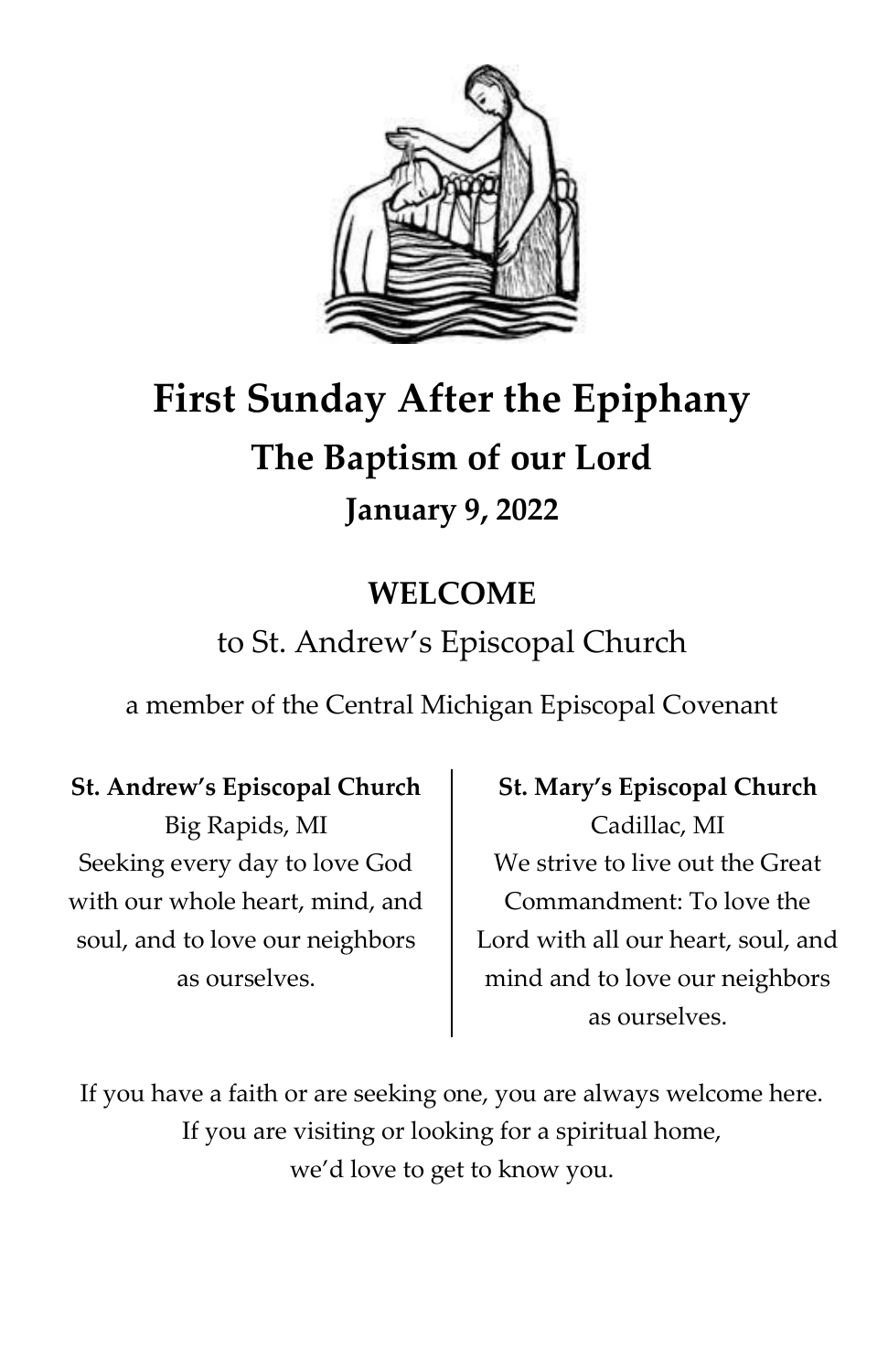### **THE HOLY EUCHARIST: RITE II**

#### **THE WORD OF GOD** *All stand as able.*

### Processional Hymn Hymnal 1982, #119

Celebrant Blessed be God: Father, Son, and Holy Spirit. **People And blessed be his kingdom, now and for ever. Amen.**

Celebrant Almighty God, to you all hearts are open, all desires known, and from you no secrets are hid: Cleanse the thoughts of our hearts by the inspiration of your Holy Spirit, that we may perfectly love you, and worthily magnify your holy Name; through Christ our Lord. **Amen.**

#### **The Gloria**

| All | Glory to God in the highest,                    |
|-----|-------------------------------------------------|
|     | and peace to his people on earth.               |
|     | Lord God, heavenly King,                        |
|     | almighty God and Father,                        |
|     | we worship you, we give you thanks,             |
|     | we praise you for your glory.                   |
|     | Lord Jesus Christ, only Son of the Father,      |
|     | Lord God, Lamb of God,                          |
|     | you take away the sin of the world:             |
|     | have mercy on us;                               |
|     | you are seated at the right hand of the Father: |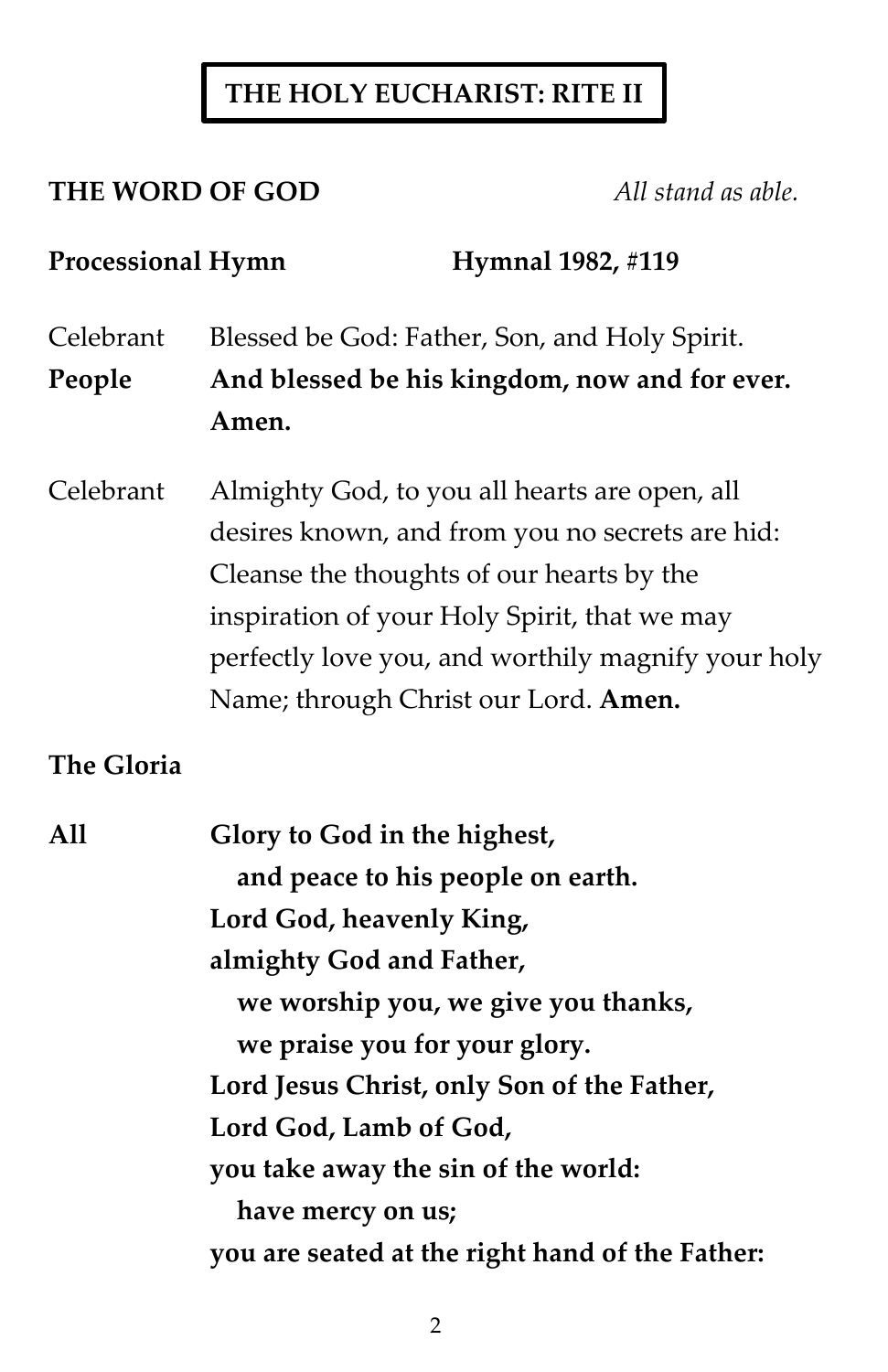**receive our prayer. For you alone are the Holy One, you alone are the Lord, you alone are the Most High, Jesus Christ, with the Holy Spirit, in the glory of God the Father. Amen.**

#### **The Collect of the Day**

| Celebrant | The Lord be with you. |
|-----------|-----------------------|
| People    | And also with you     |
| Celebrant | Let us pray.          |

Father in heaven, who at the baptism of Jesus in the River Jordan proclaimed him your beloved Son and anointed him with the Holy Spirit: Grant that all who are baptized into his Name may keep the covenant they have made, and boldly confess him as Lord and Savior; who with you and the Holy Spirit lives and reigns, one God, in glory everlasting. **Amen***.*

**The Lessons** *All sit as able.*

#### **First Reading Isaiah 43:1-7**

Reader A reading from the book of Isaiah.

Thus says the Lord, he who created you, O Jacob, he who formed you, O Israel: Do not fear, for I have redeemed you; I have called you by name, you are mine. When you pass through the waters, I will be with you; and through the rivers, they shall not overwhelm you;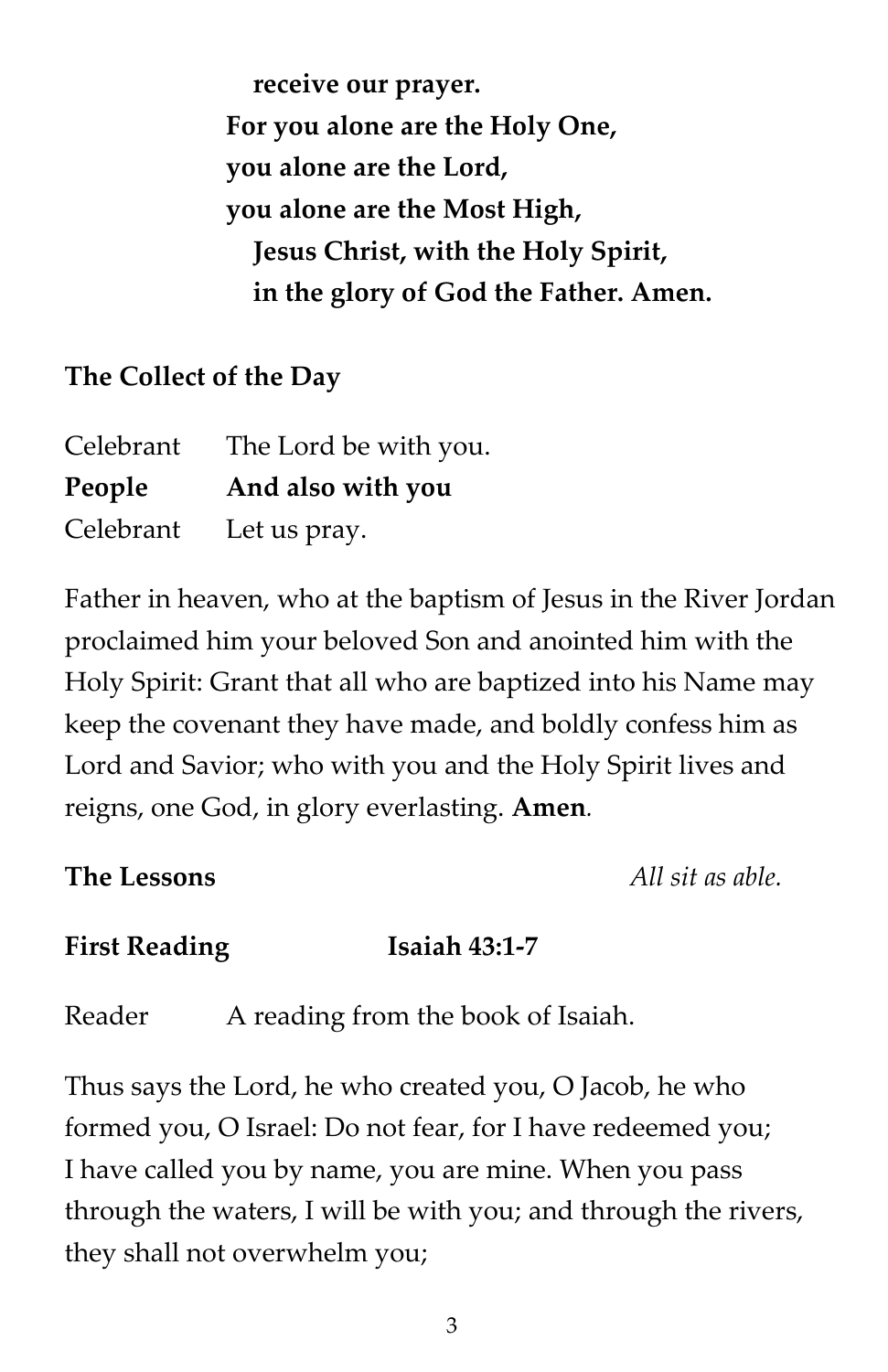when you walk through fire you shall not be burned, and the flame shall not consume you. For I am the Lord your God, the Holy One of Israel, your Savior. I give Egypt as your ransom, Ethiopia and Seba in exchange for you. Because you are precious in my sight, and honored, and I love you, I give people in return for you, nations in exchange for your life. Do not fear, for I am with you; I will bring your offspring from the east, and from the west I will gather you; I will say to the north, "Give them up," and to the south, "Do not withhold; bring my sons from far away and my daughters from the end of the earth-- everyone who is called by my name, whom I created for my glory, whom I formed and made."

| People | Thanks be to God.     |
|--------|-----------------------|
| Reader | The Word of the Lord. |

#### **Psalm 29**

| 1              | Ascribe to the Lord, you gods, *                |
|----------------|-------------------------------------------------|
|                | ascribe to the Lord glory and strength.         |
| 2              | Ascribe to the Lord the glory due his Name; *   |
|                | worship the Lord in the beauty of holiness.     |
| 3              | The voice of the Lord is upon the waters;       |
|                | the God of glory thunders; *                    |
|                | the Lord is upon the mighty waters.             |
| $\overline{4}$ | The voice of the Lord is a powerful voice; *    |
|                | the voice of the Lord is a voice of splendor.   |
| 5              | The voice of the Lord breaks the cedar trees; * |
|                | the Lord breaks the cedars of Lebanon;          |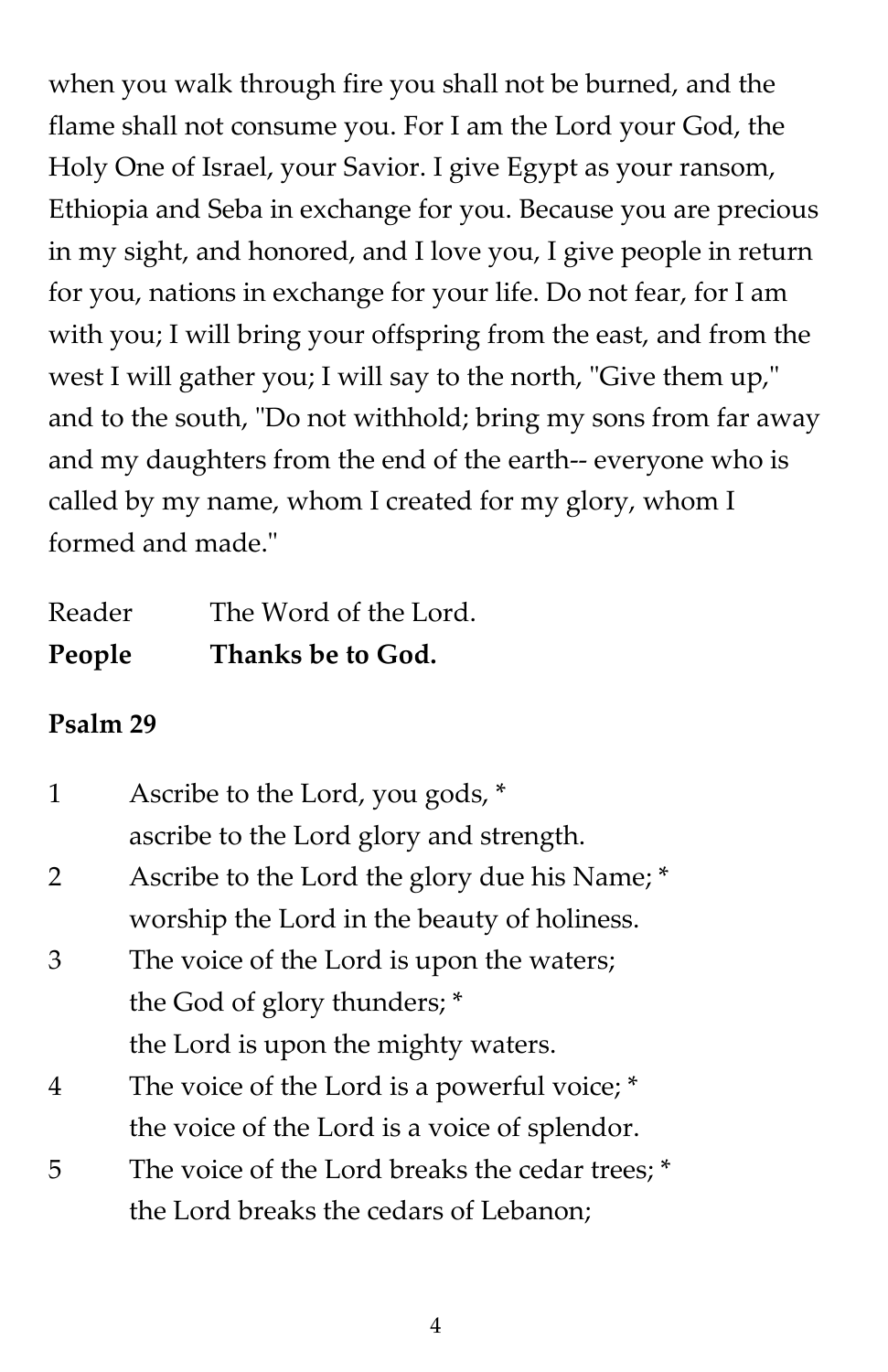| 6  | He makes Lebanon skip like a calf, *                  |
|----|-------------------------------------------------------|
|    | and Mount Hermon like a young wild ox.                |
| 7  | The voice of the Lord splits the flames of fire;      |
|    | the voice of the Lord shakes the wilderness; *        |
|    | the Lord shakes the wilderness of Kadesh.             |
| 8  | The voice of the Lord makes the oak trees writhe *    |
|    | and strips the forests bare.                          |
| 9  | And in the temple of the Lord *                       |
|    | all are crying, "Glory!"                              |
| 10 | The Lord sits enthroned above the flood; *            |
|    | the Lord sits enthroned as King for evermore.         |
| 11 | The Lord shall give strength to his people; *         |
|    | the Lord shall give his people the blessing of peace. |
|    |                                                       |

**Second Reading Acts 8:14-17**

Reader A reading from the Acts of the Apostles.

When the apostles at Jerusalem heard that Samaria had accepted the word of God, they sent Peter and John to them. The two went down and prayed for them that they might receive the Holy Spirit (for as yet the Spirit had not come upon any of them; they had only been baptized in the name of the Lord Jesus). Then Peter and John laid their hands on them, and they received the Holy Spirit.

Reader The Word of the Lord. **People Thanks be to God.**

*All stand as able.*

**Gospel Hymn Hymnal 1982, #121**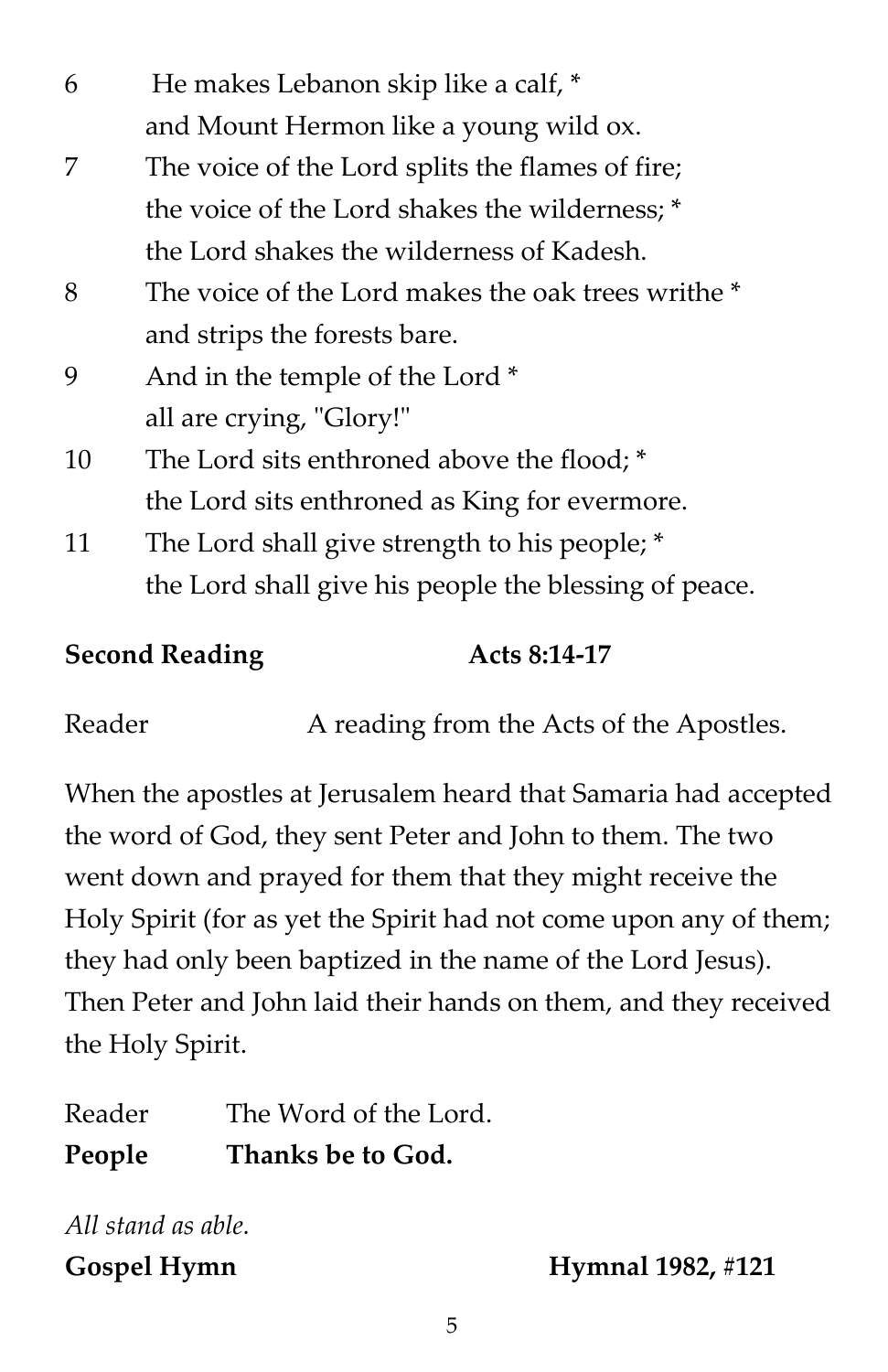Celebrant The Holy Gospel of Our Lord Jesus Christ according to Luke. **People Glory to you, Lord Christ.**

As the people were filled with expectation, and all were questioning in their hearts concerning John, whether he might be the Messiah, John answered all of them by saying, "I baptize you with water; but one who is more powerful than I is coming; I am not worthy to untie the thong of his sandals. He will baptize you with the Holy Spirit and fire. His winnowing fork is in his hand, to clear his threshing floor and to gather the wheat into his granary; but the chaff he will burn with unquenchable fire." Now when all the people were baptized, and when Jesus also had been baptized and was praying, the heaven was opened, and the Holy Spirit descended upon him in bodily form like a dove. And a voice came from heaven, "You are my Son, the Beloved; with you I am well pleased."

| Celebrant<br>People               | The Gospel of the Lord<br>Praise to you, Lord Christ. |                                                                                                                 |
|-----------------------------------|-------------------------------------------------------|-----------------------------------------------------------------------------------------------------------------|
| Homily                            |                                                       | The Rev. Radha Kaminski                                                                                         |
| <b>The Nicene Creed</b>           |                                                       | All stand as able.                                                                                              |
|                                   |                                                       | We believe in one God, the Father, the Almighty,<br>maker of heaven and earth, of all that is, seen and unseen. |
|                                   |                                                       | We believe in one Lord, Jesus Christ, the only Son of God,                                                      |
| eternally begotten of the Father, |                                                       |                                                                                                                 |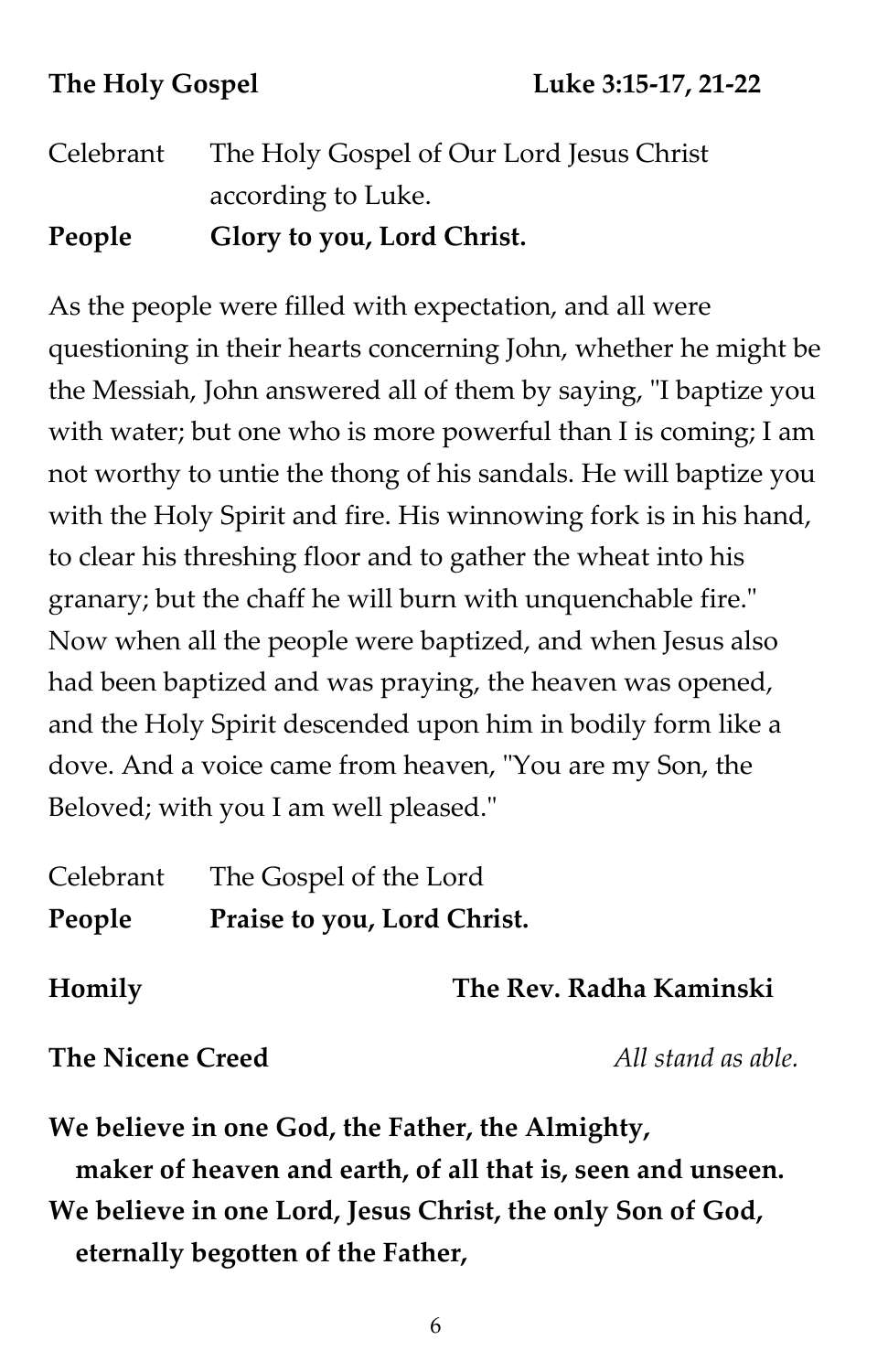**God from God, Light from Light, true God from true God, begotten, not made, of one Being with the Father. Through him all things were made. For us and for our salvation he came down from heaven: by the power of the Holy Spirit he became incarnate from** 

 **the Virgin Mary, and was made man.**

 **For our sake he was crucified under Pontius Pilate;**

 **he suffered death and was buried.**

 **On the third day he rose again**

 **in accordance with the Scriptures;**

 **he ascended into heaven**

 **and is seated at the right hand of the Father.**

 **He will come again in glory to judge the living and the dead, and his kingdom will have no end.**

**We believe in the Holy Spirit, the Lord, the giver of life, who proceeds from the Father and the Son. With the Father and the Son he is worshiped and glorified. He has spoken through the Prophets. We believe in one holy catholic and apostolic Church. We acknowledge one baptism for the forgiveness of sins. We look for the resurrection of the dead,**

 **and the life of the world to come. Amen.**

*The people kneel or stand as able.*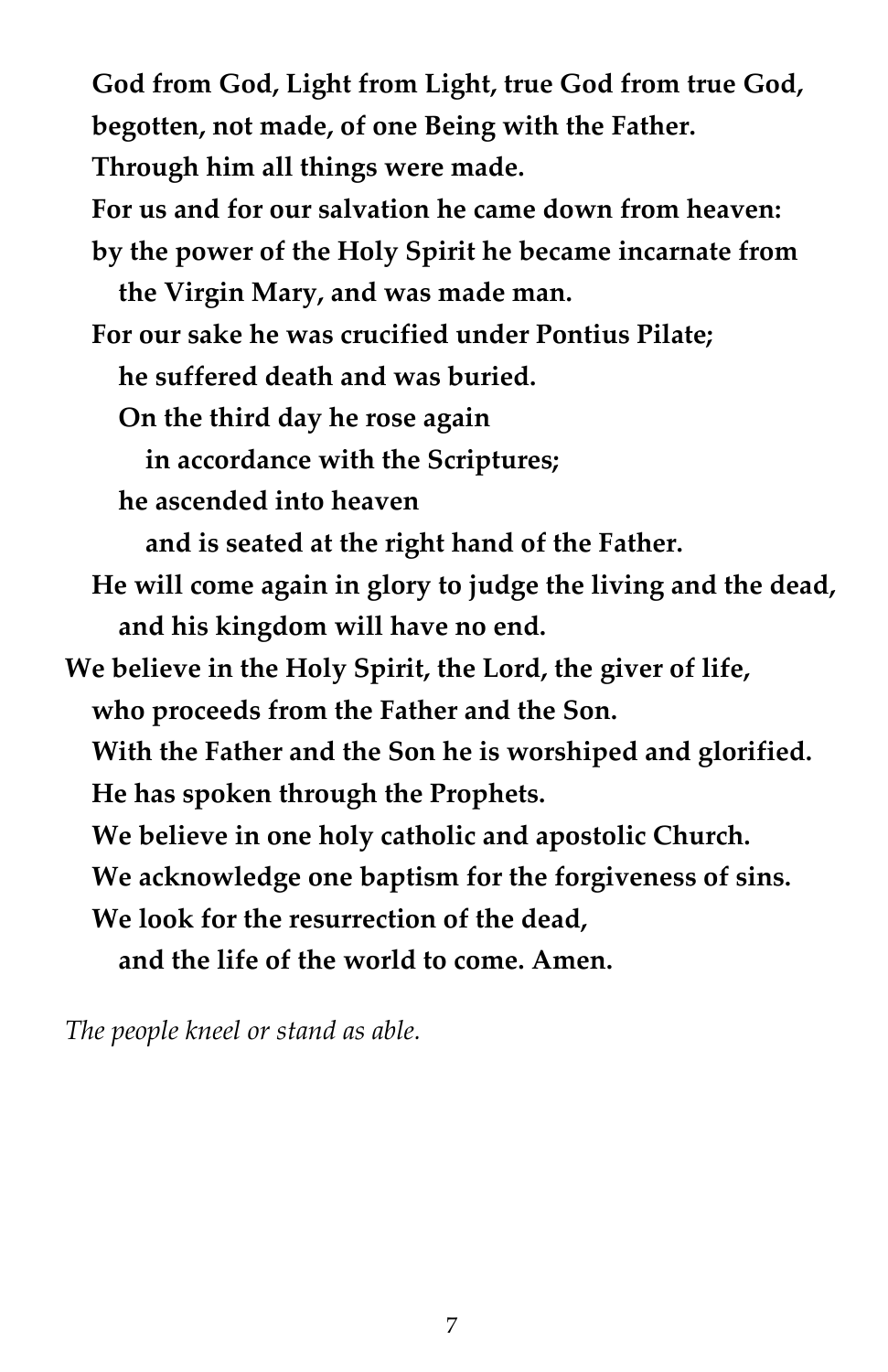# The Prayers of the People **Form VI**

| Intercessor           | In peace, we pray to you, Lord God. Silence                                                                                                                                                                                                  |
|-----------------------|----------------------------------------------------------------------------------------------------------------------------------------------------------------------------------------------------------------------------------------------|
|                       | For all people in their daily life and work;                                                                                                                                                                                                 |
| People                | For our families, friends, and neighbors, and for                                                                                                                                                                                            |
|                       | those who are alone.                                                                                                                                                                                                                         |
| Intercessor           | For this community, the nation, and the world;<br>We pray for Joe, our president; Gretchen our<br>govenor; Fred, our mayor.                                                                                                                  |
| People                | For all who work for justice, freedom, and peace.                                                                                                                                                                                            |
| Intercessor           | For the just and proper use of your creation;                                                                                                                                                                                                |
| People                | For the victims of hunger, fear, injustice, and<br>oppression.                                                                                                                                                                               |
| Intercessor           | For all who are in danger, sorrow, or any kind of<br>trouble;                                                                                                                                                                                |
| People                | For those who minister to the sick, the friendless,<br>and the needy.                                                                                                                                                                        |
| Intercessor<br>People | For the peace and unity of the Church of God;<br>For all who proclaim the Gospel, and all who<br>seek the Truth.                                                                                                                             |
| Intercessor           | We pray for Michael, our Presiding Bishop; Prince,<br>our Bishop Provisional-elect, the Standing<br>Committees of Eastern and Western Michigan;<br>Anne, our Canon Missioner; Radha, our Rector;<br>our Central Michigan Episcopal Covenant; |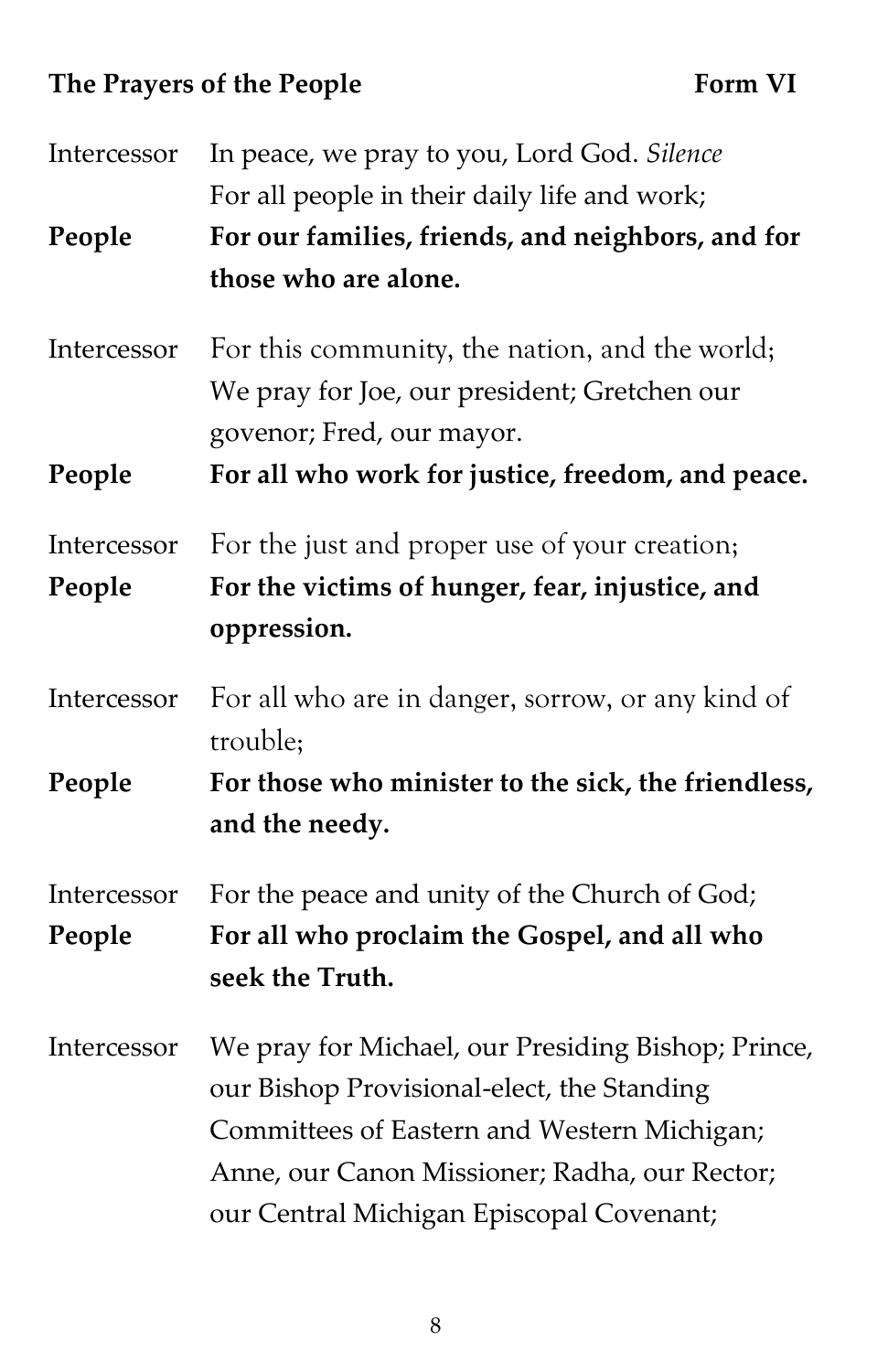St. Mark's, Atlanta – Joe, Senior Warden Holy Trinity, Wyoming – Mike, Priest

We pray for all those in our diocese discerning calls to ministry, both lay and ordained. In particular, we pray for those in our dioceses preparing for the Sacred Order of Priests, including Alicia, Joe, Natalie, Alex, Derek, Rebecca, Matt, Joanna, Kurt, and Anne Marie. We pray also for those in our dioceses preparing for the Sacred Order of Deacons, including: Joy, Trish, Mark, Jim, and Linda. We remember with gratitude the retired clergy of the diocese. And for bishops and other ministers; **People For all who serve God in his Church.**

Intercessor For the special needs and concerns of this congregation.

> We pray for those in the St. Andrew's circle of prayer: Ryan, Jim, Wahl & Rees Family, Beth, Bob & Beth, Pauline, Torry, Tom & Family, Sharon, Ann, Carley, Doug, Marty, Rachel, Beth, Dave, Gary, Carolyn;

For those in the St. Mary's circle of prayer: Barbaranne, Lori, Deliah, Renee, Linda, Val, Lee, Leah, Ben & Shea; For our family and friends in the armed forces and who are first responders: Richard, Corey, Matt,

Teylor, Tony, Kim, Drew, Eli, Jon, Richard, Tony;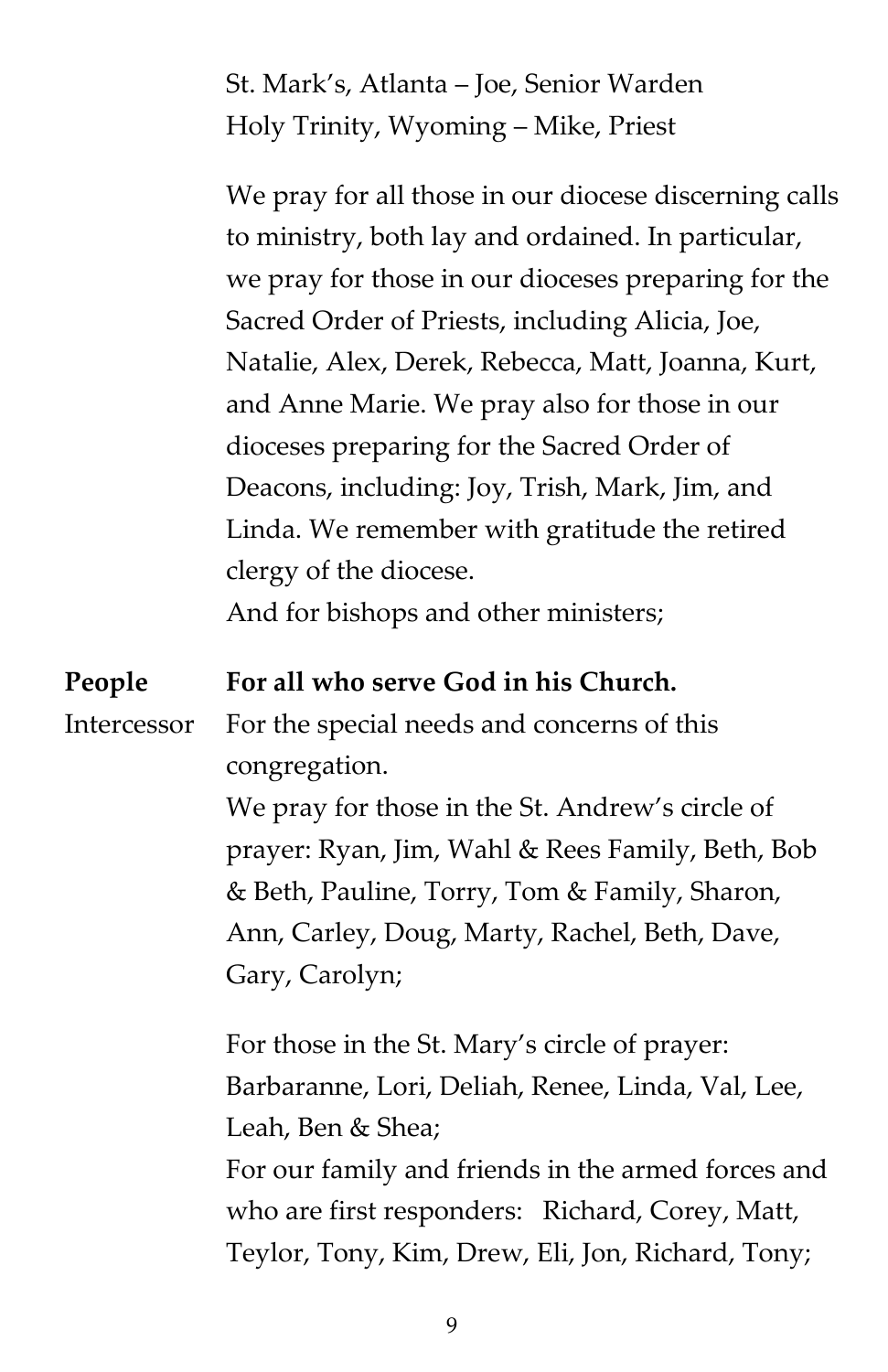|                      | And for all those we name at this time. Silence      |
|----------------------|------------------------------------------------------|
|                      | Hear us, Lord;                                       |
| People               | For your mercy is great.                             |
| Intercessor          | We thank you, Lord, for all the blessings of this    |
|                      | life. Silence                                        |
|                      | We will exalt you, O God our King;                   |
| People               | And praise your Name for ever and ever.              |
| Intercessor          | We pray for all who have died, that they may have    |
|                      | a place in your eternal kingdom. Silence             |
|                      | Lord, let your loving-kindness be upon them;         |
| People               | Who put their trust in you.                          |
| Officiant            | We pray to you also for the forgiveness of our sins. |
| Silence may be kept. |                                                      |

- **All Have mercy upon us, most merciful Father; in your compassion forgive us our sins, known and unknown, things done and left undone; and so uphold us by your Spirit that we may live and serve you in newness of life, to the honor and glory of your Name; through Jesus Christ our Lord. Amen.**
- Celebrant Almighty God have mercy on you, forgive you all your sins through our Lord Jesus Christ, strengthen you in all goodness, and by the power of the Holy Spirit keep you in eternal life. **Amen.**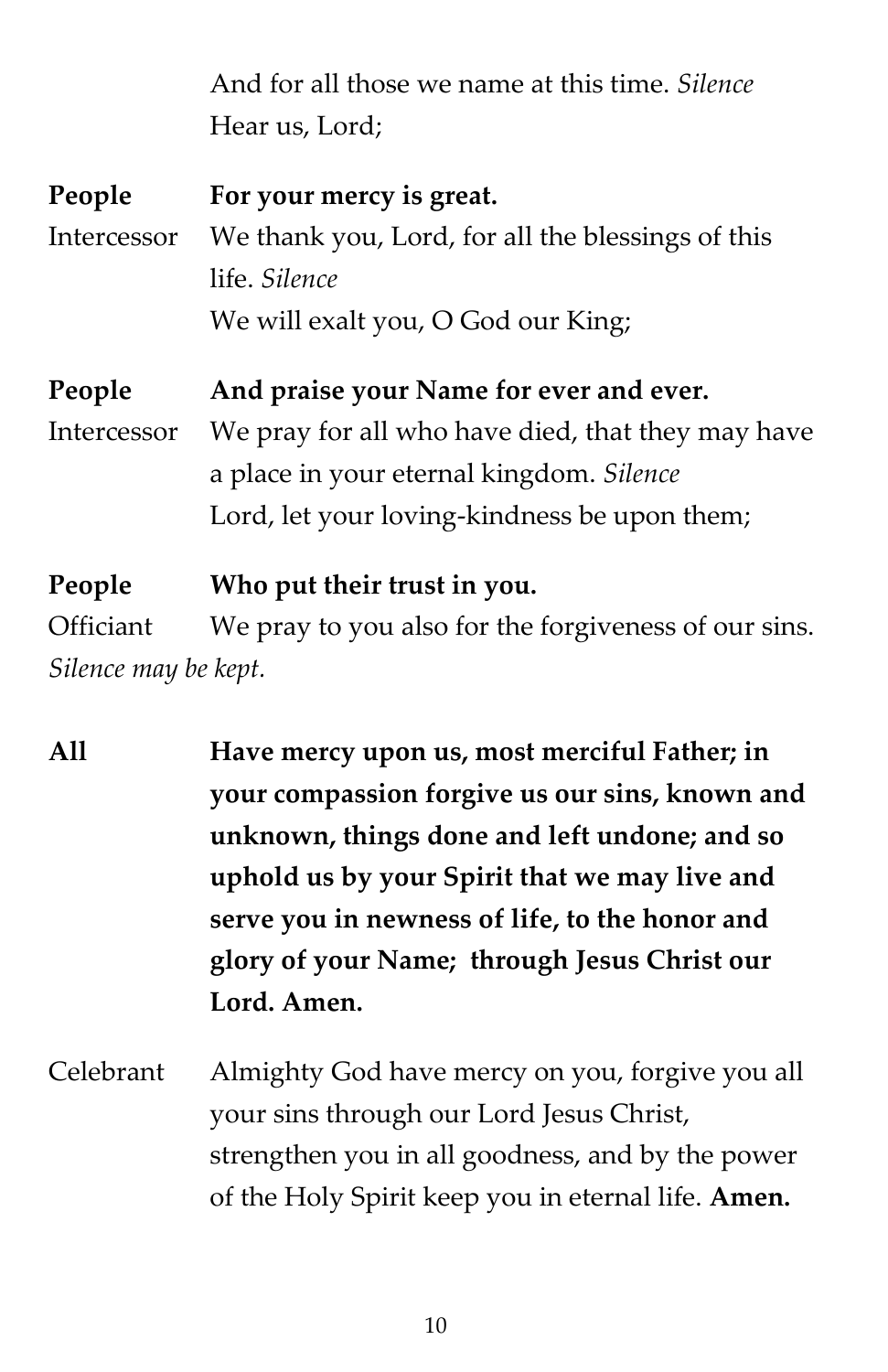#### **The Confession of Sin**

Celebrant Let us confess our sins against God and our neighbor.

*Silence may be kept.*

**All Most merciful God, we confess that we have sinned against you in thought, word, and deed, by what we have done, and by what we have left undone. We have not loved you with our whole heart; we have not loved our neighbors as ourselves. We are truly sorry and we humbly repent. For the sake of your Son Jesus Christ, have mercy on us and forgive us; that we may delight in your will, and walk in your ways, to the glory of your Name. Amen.** 

Celebrant Almighty God have mercy on you, forgive you all your sins through our Lord Jesus Christ, strengthen you in all goodness, and by the power of the Holy Spirit keep you in eternal life. **Amen.**

**The Peace** *All stand as able.*

Celebrant The peace of the Lord be always with you. **People And also with you** *The People greet one another in the name of the Lord; in this season we encourage a bow, wave or other appropriate gesture.*

#### **The Celebration of Special Days and Announcements**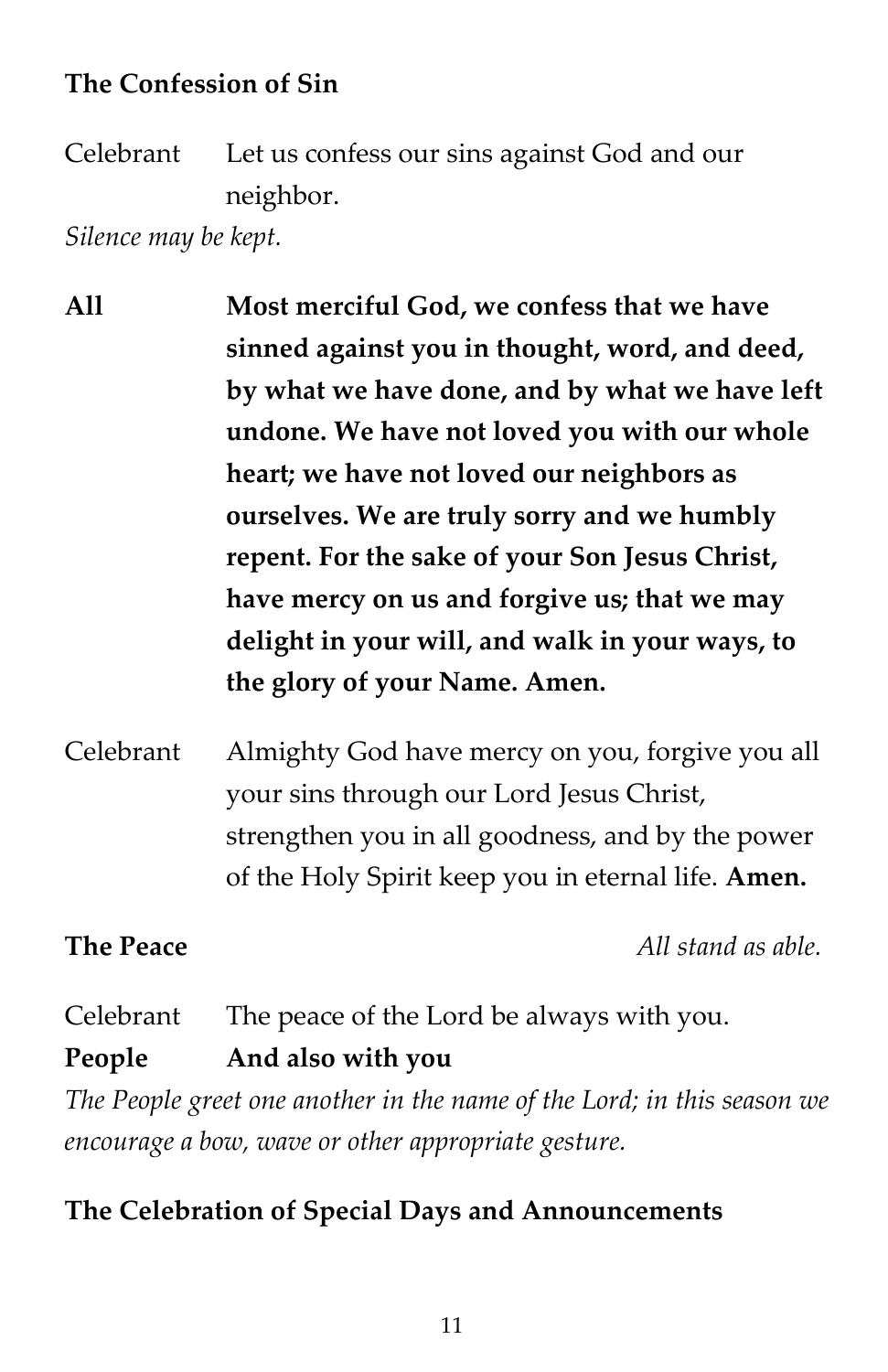### **THE HOLY COMMUNION**

#### **Offertory**

Celebrant O Lord our God, you are worthy to receive glory and honor and power; because you have created all things, and by your will they were created and have their being. *Revelation 4:11*

*A stationary offertory plate may be found at the back of the sanctuary.*

### **The Great Thanksgiving**

#### Eucharistic Prayer A **BCP**, pg. 361

*All stand as able.*

| Celebrant | The Lord be with you.                      |
|-----------|--------------------------------------------|
| People    | And also with you.                         |
| Celebrant | Lift up your hearts.                       |
| People    | We lift them to the Lord.                  |
| Celebrant | Let us give thanks to the Lord our God.    |
|           |                                            |
| People    | It is right to give him thanks and praise. |

*The celebrant continues with the proper preface.*

Therefore we praise you, joining our voices with Angels and Archangels and with all the company of heaven, who for ever sing this hymn to proclaim the glory of your Name: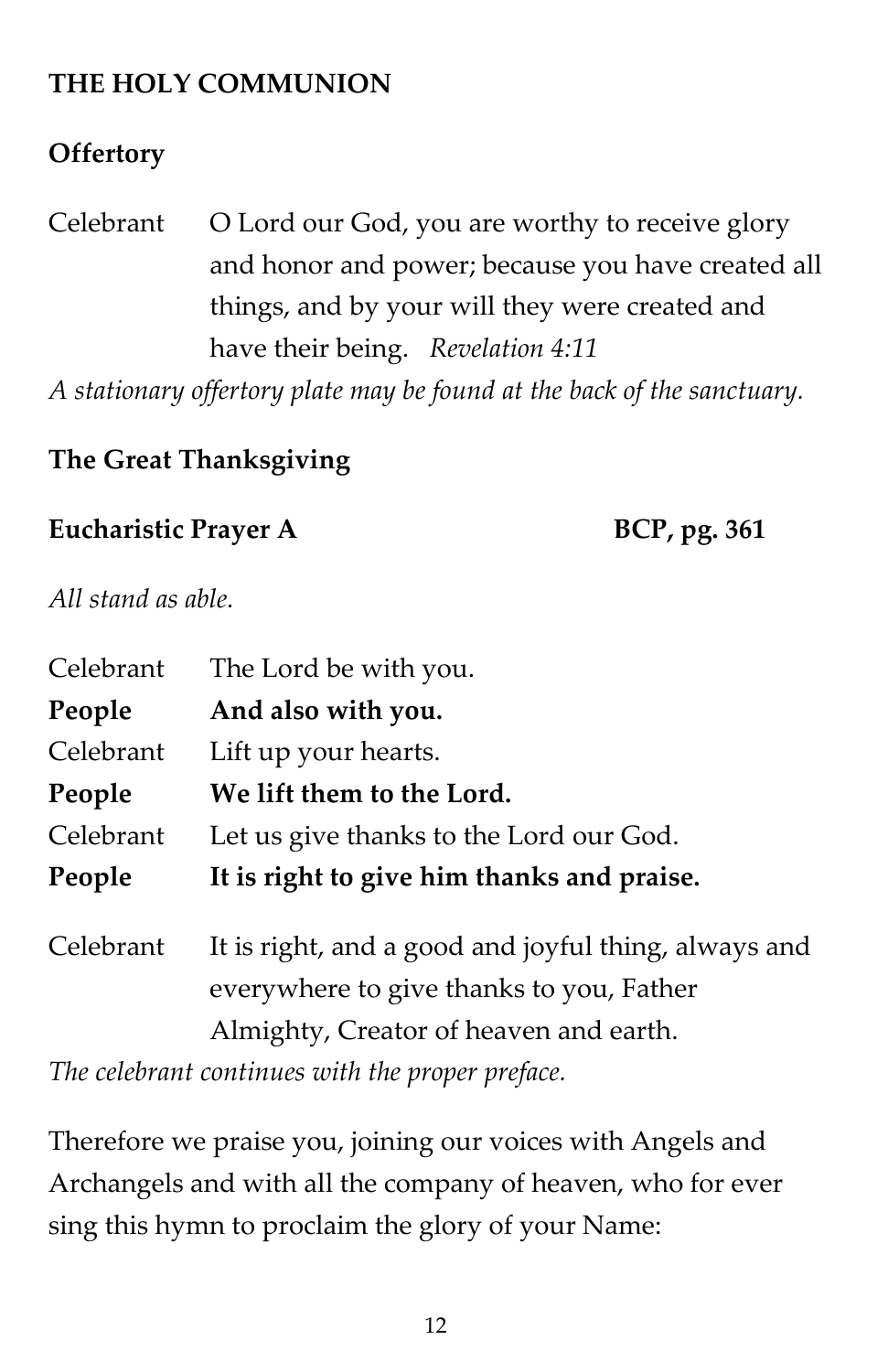**All Holy, holy, holy Lord, God of power and might, Heaven and earth are full of your glory. Hosanna in the highest. Blessed is he who comes in the name of the Lord. Hosanna in the highest.**

*The people stand or kneel as able. The celebrant continues.*

Celebrant Therefore we proclaim the mystery of faith:

**All Christ has died. Christ is risen. Christ will come again.**

*The celebrant continues.*

And now, as our Savior Christ has taught us, we are bold to say:

| A11 | Our Father, who art in heaven,                 |
|-----|------------------------------------------------|
|     | hallowed be thy Name, thy kingdom come,        |
|     | thy will be done, on earth as it is in heaven. |
|     | Give us this day our daily bread.              |
|     | And forgive us our trespasses,                 |
|     | as we forgive those who trespass against us.   |
|     | And lead us not into temptation,               |
|     | but deliver us from evil.                      |
|     | For thine is the kingdom,                      |
|     | and the power, and the glory,                  |
|     | for ever and ever. Amen.                       |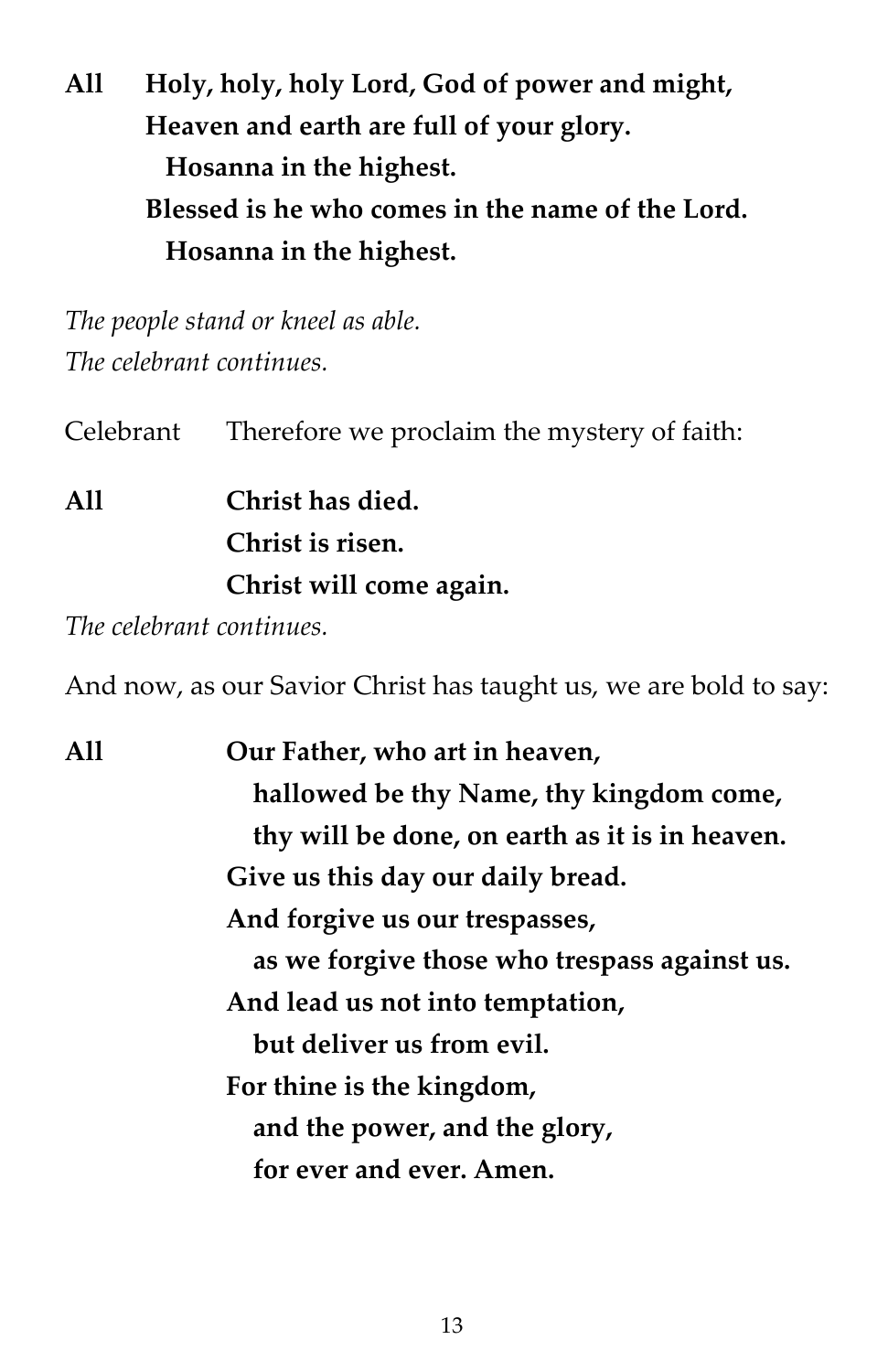### **The Breaking of the Bread**

*The Celebrant breaks the consecrated Bread. A period of silence is kept.*

Celebrant Alleluia. Christ our Passover is sacrificed for us; **People Therefore let us keep the feast. Alleluia.**

#### **The Invitation**

Celebrant The Gifts of God for the People of God. Take them in remembrance that Christ died for you, and feed on him in your hearts by faith, with thanksgiving.

*All are welcome at God's table.*

*Please come to the bottom of the steps to receive communion. Return to your seat by the side aisle. If you do not wish to receive communion, please cross your arms over your chest. If you would like a gluten-free wafer, ask the priest for one when you come up.*

**Communion Hymn Bulletin Insert**  *Longing for the Light* **Postcommunion Prayer** *All stand or kneel as able.*

Celebrant Let us pray.

**All Almighty and everliving God, we thank you for feeding us with the spiritual food of the most precious Body and Blood of your Son our Savior Jesus Christ; and for assuring us in these holy mysteries that we are living members of the Body of your Son, and heirs of your eternal kingdom.**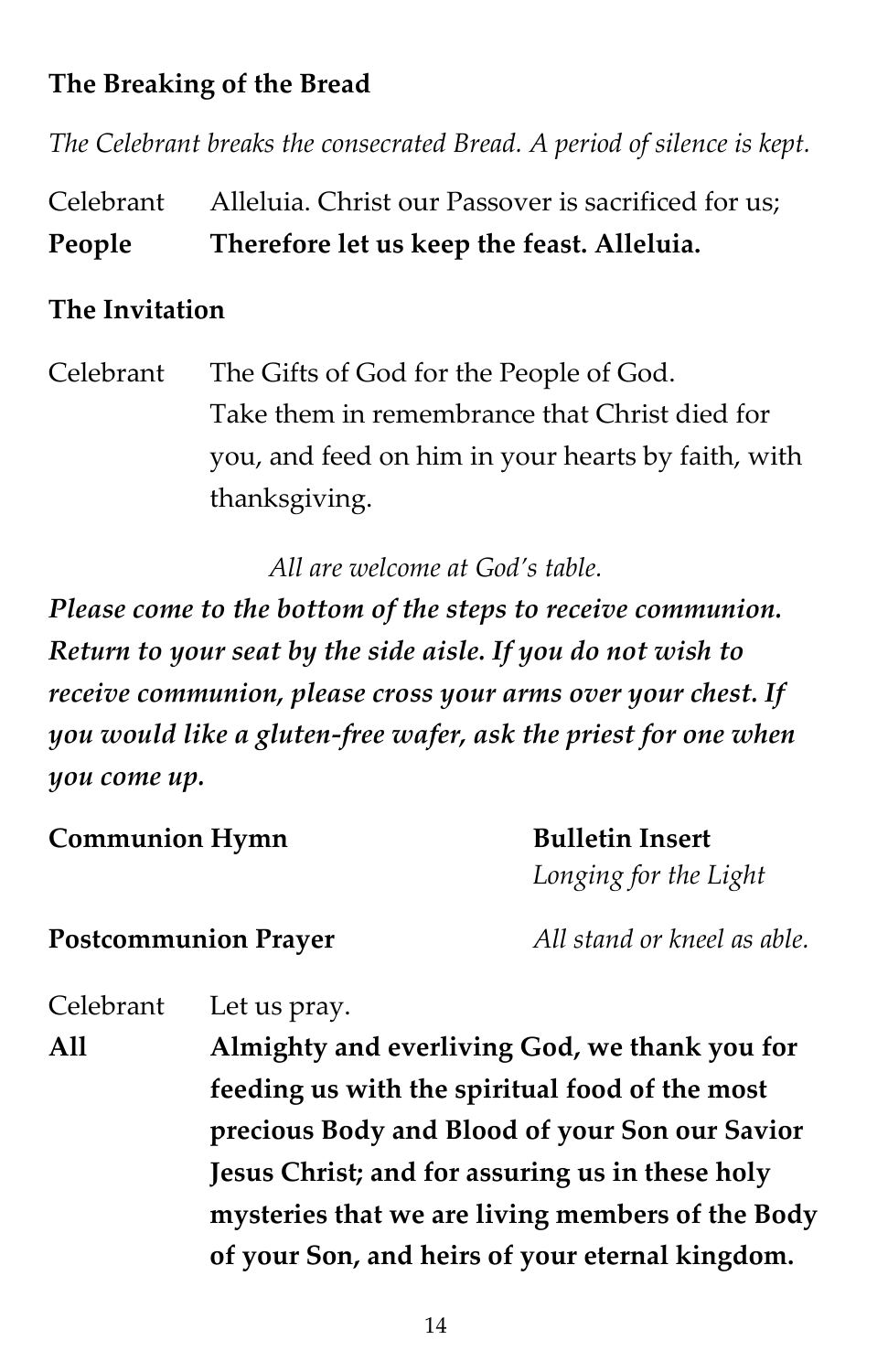**And now, Father, send us out to do the work you have given us to do, to love and serve you as faithful witnesses of Christ our Lord. To him, to you, and to the Holy Spirit, be honor and glory, now and for ever. Amen.**

**The Blessing** *All stand as able.*

Celebrant The blessing of God Almighty, the Father, the Son, and the Holy Spirit, be among you and remain with you always. **Amen.**

**Recessional Hymn Hymnal 1982, #436 v1-3**

#### **The Dismissal**

Celebrant Go in peace to love and serve the Lord. **People Thanks be to God.**

> **The Episcopal Diocese of Western Michigan** 1815 Hall St SE #200, Grand Rapids, MI 49506

> > (616) 319-2006 | www.edwm.org

#### **The Rev. Canon Anne Hallmark**

Canon Missioner for the Northern Region ahallmark@edwm.org

#### **Central Michigan Episcopal Covenant**

Member Churches: St. Andrew's Episcopal Church St. Mary's Episcopal Church www.cmecovenant.org